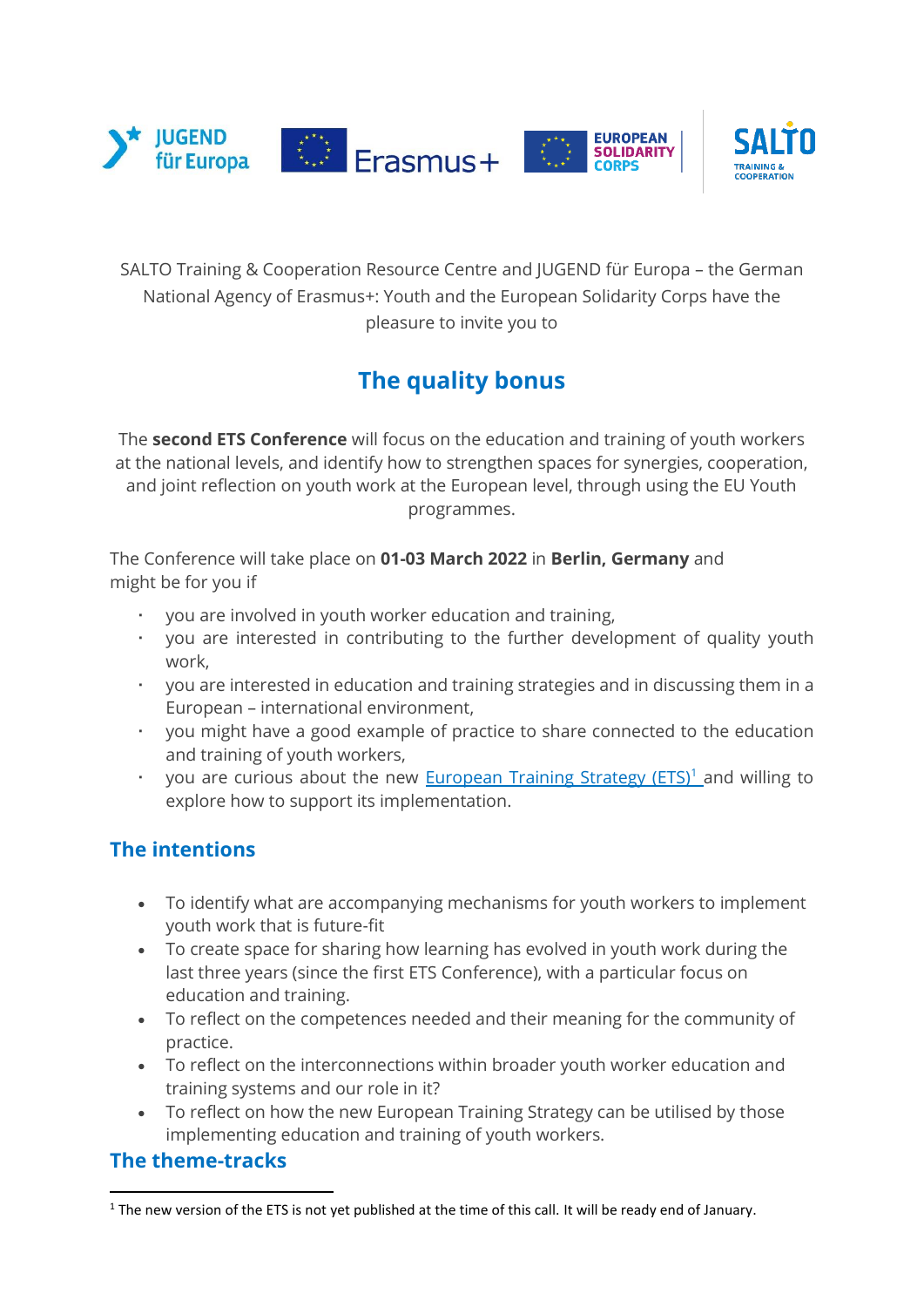The Conference will be articulated around three themes tracks:

#### 1. **Education and training for 'future-fit' youth workers**

What are the needed competences, and what do they mean for youth work? With that in mind, how do we, as stakeholders, invest in the education and training of youth workers? Which areas do or did we discuss specifically in recent years (since the first ETS Conference)? Which activities do we plan to develop youth work? What new forms of youth worker support are emerging?

### **2. Competence-based development approach in education and training**

Getting inspired about the processes of youth workers competence development (e.g. future-oriented). Good practices and challenges/opportunities.

- **3. From European to the national level (cases of implementing ETS on the national level)**
	- What is ETS offering to develop international youth work and youth worker training? How can education and training of youth workers systems benefit from ETS, and what they can contribute back to ETS?
	- How can E+ be used to develop e&t of yw processes nationally?
	- Where is the added value/ what kind of training for youth workers is needed on a European/ international level? (what can not be achieved locally)

## **Target group and approach**

The Conference will bring together approx. 120 participants from different youth work contexts such as practice, research, and policy-making. Therefore, the profile of participants includes National Agencies of Erasmus+ (youth and education and training) and the European Solidarity Corps, universities and vocational schools, policy-makers, experts, practitioners, trainers, and researchers. The Erasmus+: Youth and the European Solidarity Corps programme countries will have the opportunities to form delegations of max. 3-4 people.

The Conference will be an interactive and dynamic space, which will include, among other elements, virtual support not only to get prepared but also during the event to exchange and communicate within the group and with the 'outside world'. A parallel, though lighter, online programme will therefore be developed to support those who cannot participate on the spot in Berlin.

## **Background – the ETS**

The motivation behind the revision of the European Training Strategy (ETS), initiated in 2020, is the need to enhance the support of the EU Youth Programmes in specific areas of youth work. This particularity concerns **capacity-building in youth work and the education and training of youth workers**. The ETS aims at contributing to the implementation of the European Youth Work Agenda through the Bonn process, the EU Youth Strategy 2019-2027, and the Council Conclusions on Education and Training of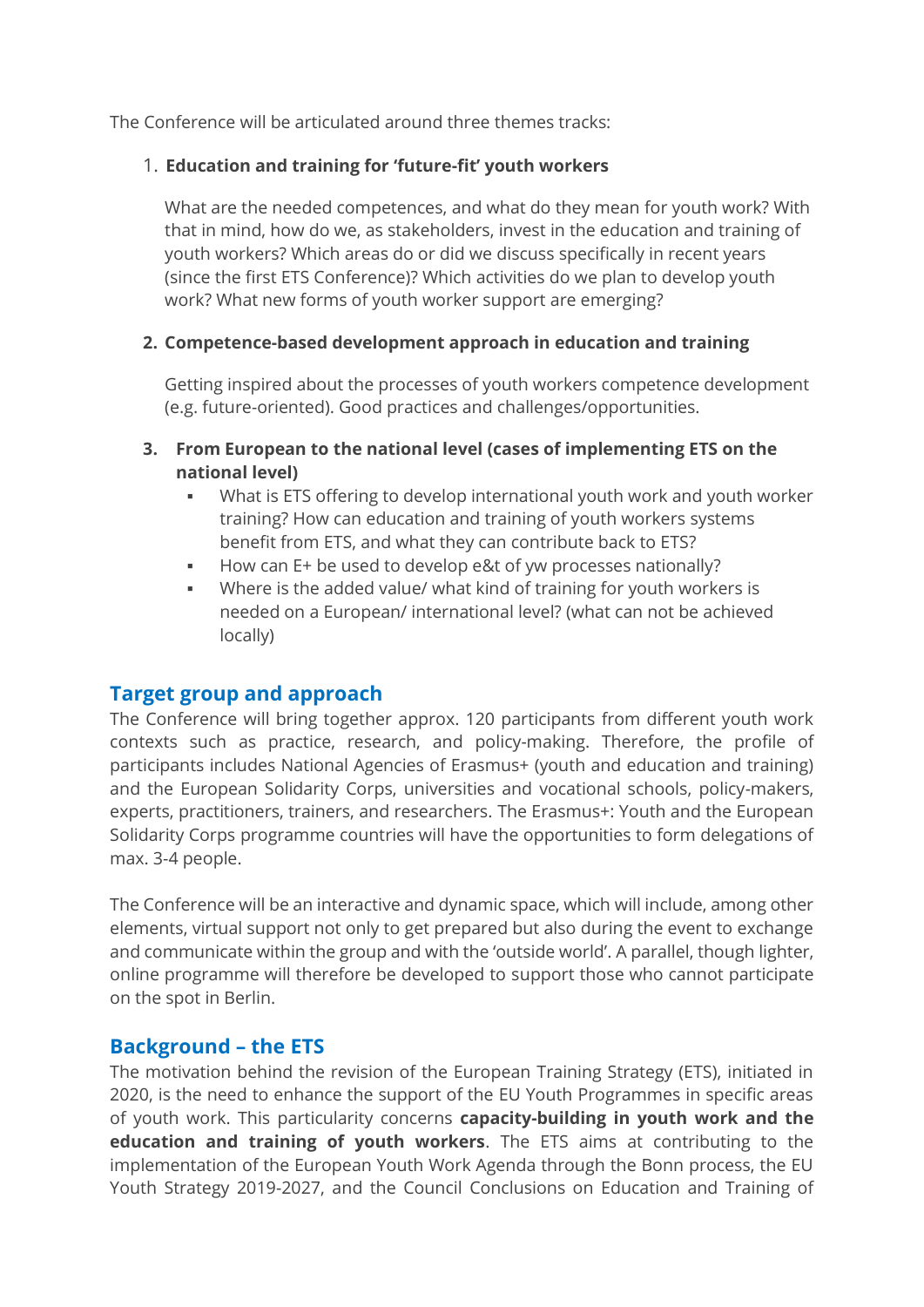Youth Workers. Moreover, it intends to offer a framework that is, on the one hand, **at the service of the different initiatives** contributing to youth work development, and on the other hand, **a space to endeavour to bring forward innovative ideas** and projects.

The new ETS needed to **operate an explicit shift** from broader and more conceptual dimensions to more concrete features connected to the education and training of youth workers from a non-formal education perspective. This shift is now translated into **seven ETS Goals,** understood as a blueprint for the education and training of youth workers in Europe, with particular attention to quality, capacity building and recognition. The ETS Goals can also be described as **quintessential step stones** for the ETS to reach its vision and fulfil its purpose. They represent **not only** *what* **the ETS endeavours to be but also**  *how* **it does it**. They identify specific target groups alongside a series of indicators to measure the progress and achievements of the ETS.

#### *The vision of the new ETS*

The ETS is a strategic framework for developing quality, innovative and sustainable youth work, **prepared and equipped to sense, acknowledge, address and respond to trends and opportunities for change**. This also includes other dimensions of youth work such as being attractive, needs-based and joyful. While timed, **the ETS looks beyond 2027** and, therefore, **embraces the future generations of youth workers**. It calls for looking at its goals not from the past and for dimensions to change, but from the future and what youth work calls for.

#### *The purpose of the new ETS*

The ETS sustains capacity building and educational pathways for youth workers through supporting **competence-based** and coordinated **approaches to the education and training of youth workers**. It, therefore, endeavours to **enhance and strengthen quality youth work** in Europe and beyond.

The ETS pays particular attention to comprehending European and international youth work and their developments as part of youth work and regards this as a guiding principle for its development and implementation. At the same time and as a strategic framework **embedded in the Erasmus+ Youth and the European Solidarity Corps programmes**' priorities and objectives, the ETS supports, develops and links different initiatives in the field of youth work through a strong **connection with and contribution to the European Youth Work Agenda.**

### *The theory of change of the new ETS*

ETS aims at becoming a reference point in youth work development in Europe and at the European level. Its theory of change looks at what the Strategy wants to pursue and how. It considers the ETS from **two different perspectives: as an igniter and as a connector.**

Throughout its development and particularly in its new format, the ETS strengths are its **comprehensiveness and thoughtful connectedness to other processes, strategies, initiatives and large-scale projects** supporting quality youth work development in Europe. While these are also challenges that make some areas of the ETS more complex to monitor, it nonetheless corresponds to a large part of the Strategy dedicated to making